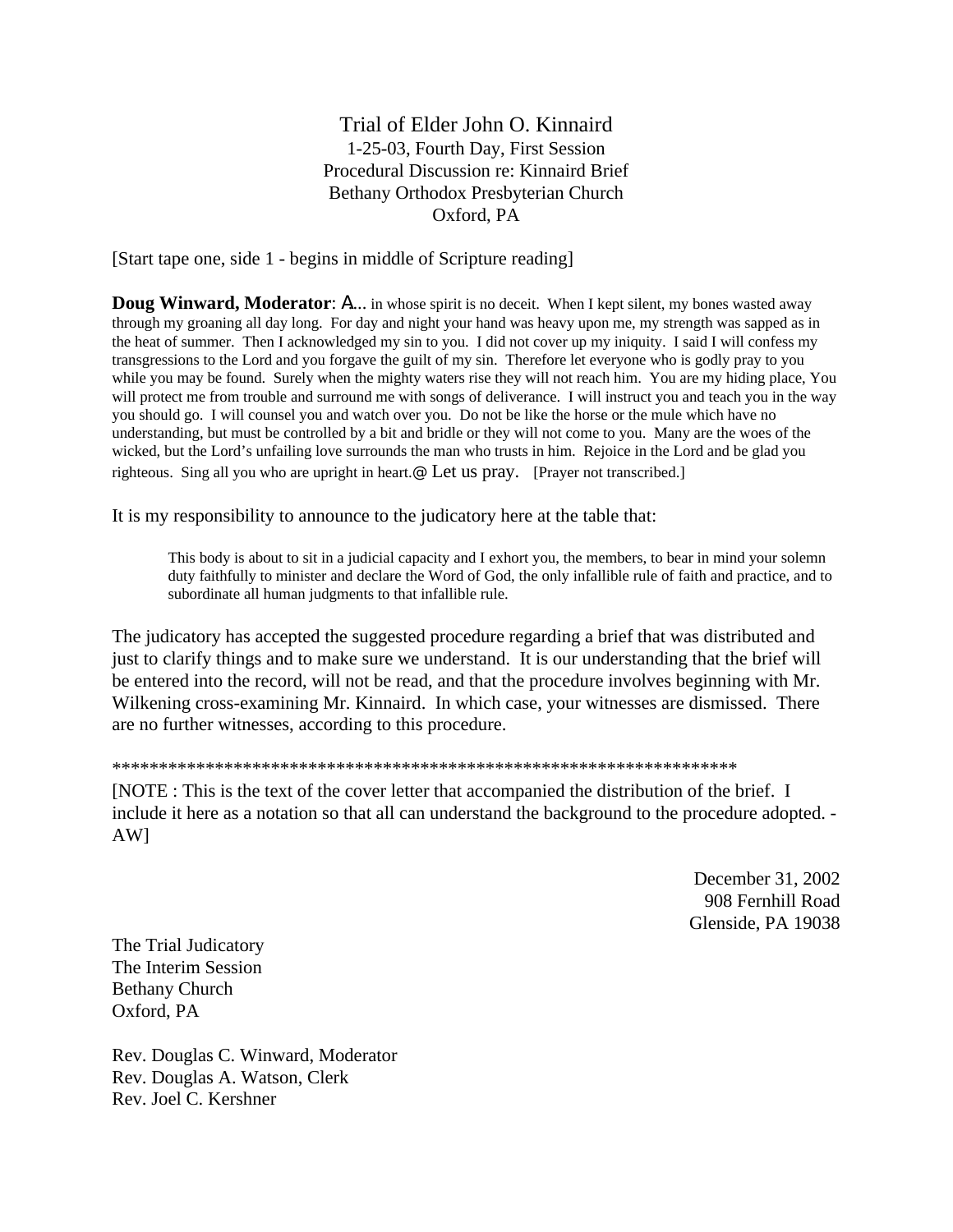Rev. Michael A. Obel Mr. Gary Bryant

Brothers:

Herewith we are forwarding to you a brief offered by Elder John O. Kinnaird setting forth his arguments in defense of the six statements quoted in the specifications drawn up by Mr. and Mrs. Wilkening in support of their charge in the matter now before the court. As with all briefs, this document sets forth the points of the argument with citations from authorities (Standards and Scripture) in support of the arguments. Much new material is offered in this brief. We offer this brief trusting in the ruling by the Moderator, on November 23, 2002, that *AThe question is whether or not what he [Mr. Kinnaird] says [in the specifications] is in accord with the Standards of the Church and the Scriptures.@* A copy of the brief is also being provided to Mr. and Mrs. Wilkening.

If it please the court, when the trial resumes on January 25, 2003, I will place Mr. Kinnaird on the stand, under oath, and he will present the brief. If the court permits, I will request, the court and the accusers having had this brief for about three weeks, that the brief be received as evidence presented by the defense, to be entered into the record, without being read aloud. (We are mailing this brief now, to the members of the court, so that you will have opportunity to read and study it, in depth, prior to the  $25<sup>th</sup>$ .) Mr. Kinnaird will then remain on the stand for examination by the court, cross-examination by the prosecution, and , but only if necessary, redirect examination by the defense.

We recognize that a judicatory, in a heresy trial, may never sit behind closed doors. Hence, if it please the court to proceed as above, we will come to the meeting, on January 25, with 100 copies of this brief for all present as observers or otherwise. This will provide all observers with full access to all testimony.

It is our desire to draw this trial to a speedy conclusion. We offer this procedure as a means thereto. Following Mr. Kinnaird's testimony, I will offer a brief response to earlier arguments by the prosecution. I will then, if all goes well, be prepared to rest our case and offer a closing statement.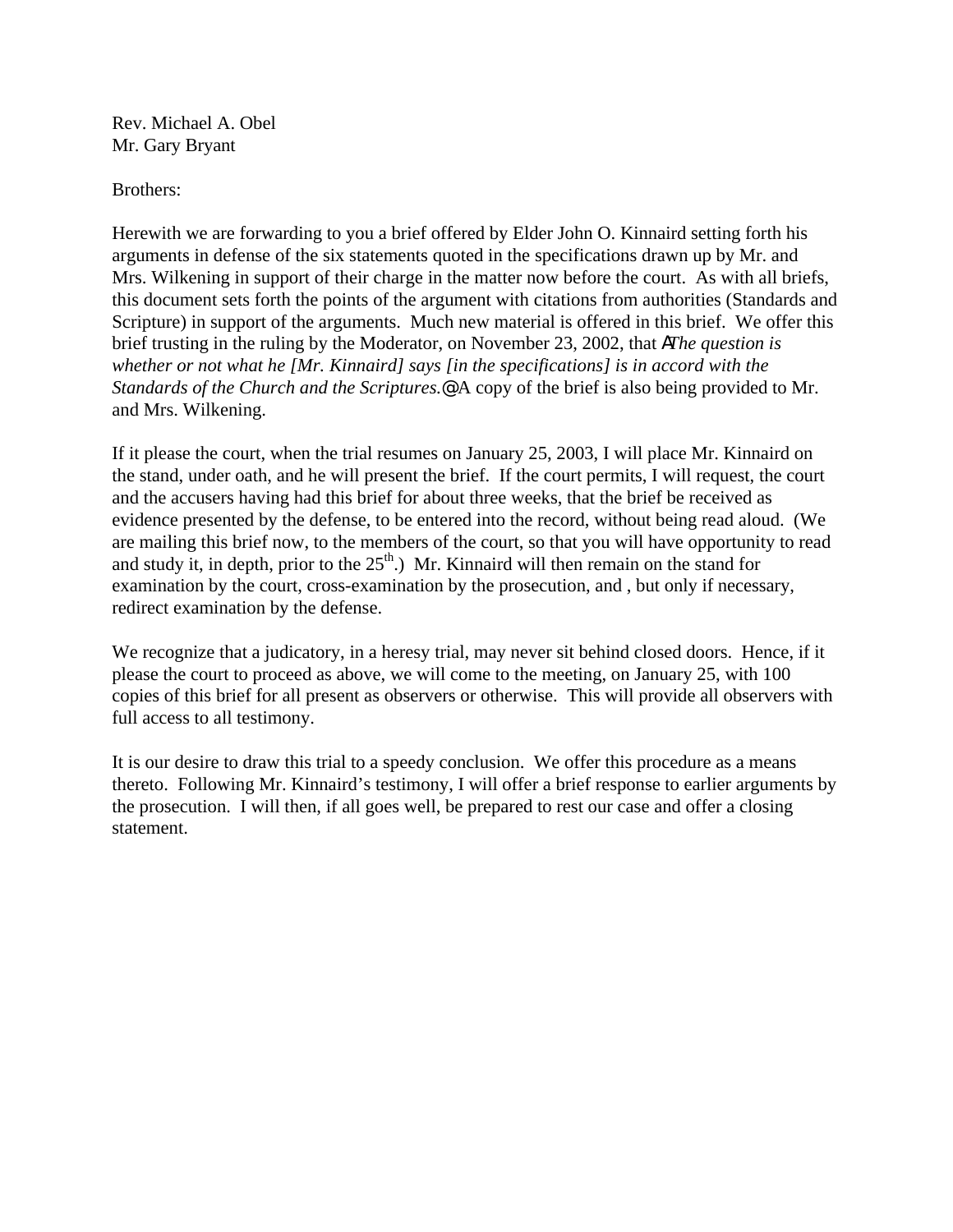Rev. Thomas E. Tyson Counsel

Attachment: the Brief cc: with attachment Mr. and Mrs. Wilkening 732 Bethel Church Road North East, MD 21901

\*\*\*\*\*\*\*\*\*\*\*\*\*\*\*\*\*\*\*\*\*\*\*\*\*\*\*\*\*\*\*\*\*\*\*\*\*\*\*\*\*\*\*\*\*\*\*\*\*\*\*\*\*\*\*\*\*\*\*\*\*\*\*\*\*\*\*\*\*

**Thomas Tyson, counsel for the defense**: I will be making a statement with regard to the opening speeches of the prosecution.

**Winward:** We understand then that Mr. Wilkening may entertain questions. We also have indicated if Mr. Wilkening has a written response to the brief, it too will be included into the record and that the judicatory also will have the opportunity to question Mr. Kinnaird.

Following that, we understand that you will make a closing statement.

**TT**: Mr. Moderator?

**Winward**: Yes, Mr. Tyson.

**TT:** This is an addition to the closing statement. This is further defense proceedings. I'll be addressing the speeches of the prosecution at the beginning ... the reason why the court was continued to today so we could have opportunity to prepare our defense.

**Winward**: We understand that the suggested procedure regarding the brief brings matters following the questioning to the point of your closing statement.

**TT:** The defense will respectfully request the court to permit us to continue our defense as I have indicated. I have a written document which I am prepared to distribute to the court.

**Doug Watson**: [not clear on tape] **Winward:** Yes.

**Watson**: Is there a reason this statement that you are isolating is not a part of your closing statement and summary of your position against what has been stated by the accusers? **TT:** No. If I will be permitted to put the two together. I have them as two different documents. I'll be happy to do that as long as I will be permitted enough time to do both things.

**Mike Obel**: A question. Mr. Tyson, approximately - without feeling bound by your response to me - do you anticipate this combined statement would take if the court allows that approach?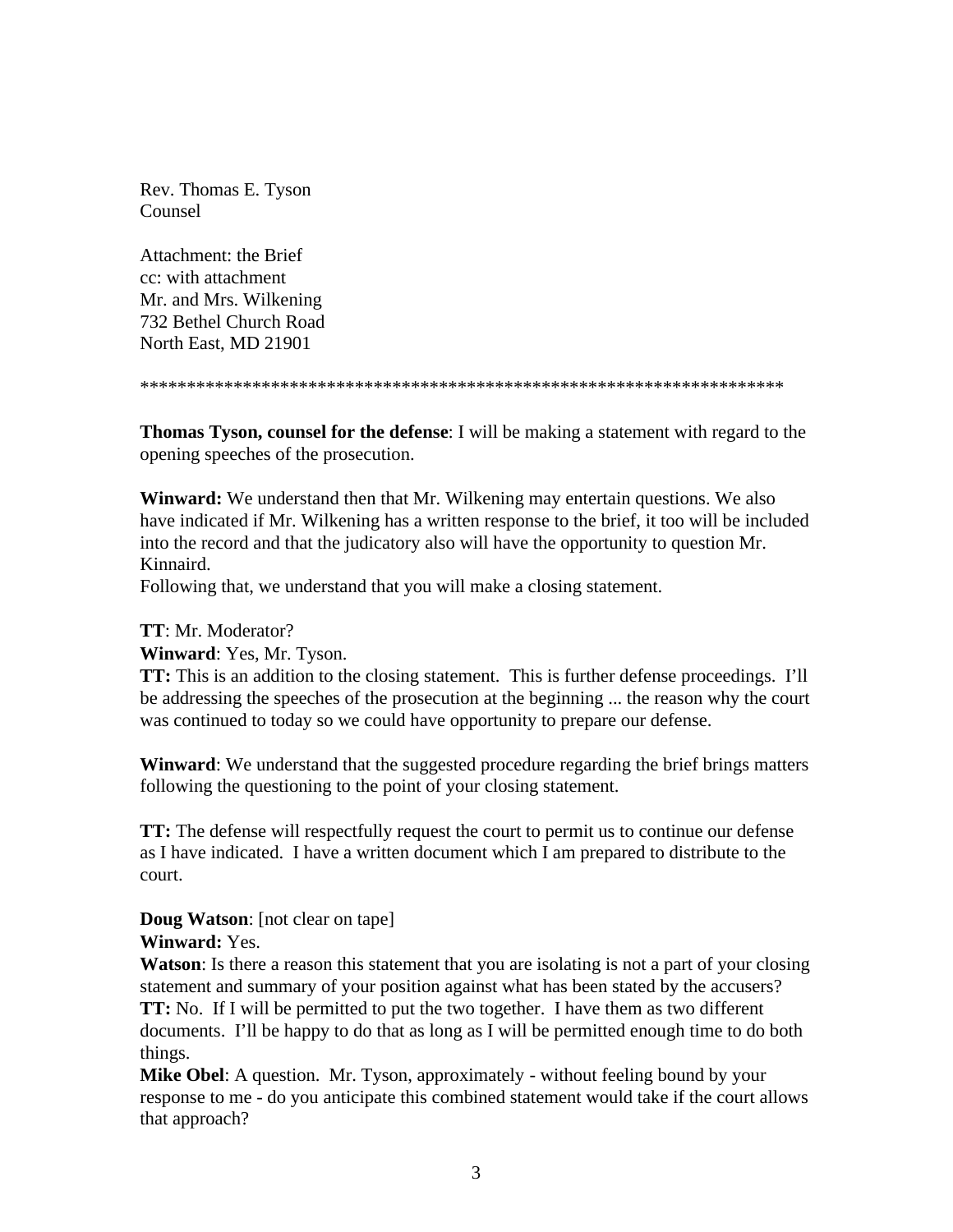**TT:** About an hour.

**MO:** O.K.

**Winward:** The judicatory is concerned about the press of time. To put it quite bluntly we need to finish today and we are not interested in prolonging things unduly. If those responses can be part of your closing remarks. And you can manage to make them as concise as possible.

**TT:** I will so attempt.

**Winward:** We will allow them as part of that closing statement.

**Arlyn Wilkening**, one of the accusers: Mr. Moderator?

**Winward**: Mr. Wilkening.

**AW:** First of all, I have a question. Has the brief now been formally entered into the court record?

**Winward:** It will be placed into the record.

AW: O.K. First of all, I have an objection that I want to have .... excuse me [goes to the microphone] First of all, I have an objection that I would like to have entered into the record. The objection reads in part - I have it in written form for both the judicatory and for the defense - AI want to formally object to the action of the defense in reformulating the charge of Arlyn A. Wilkening and Wanda J. Wilkening in their brief@ - their, being the defense - Aentitled, Are Mr. Kinnaird's Statements in Accord with Statements of the Orthodox Presbyterian Church? It was clearly ruled by the judicatory on November 23rd 2002 that the charge would not be reformulated.@

[talks as he approaches the court] What I'm arguing .... objecting to in this objection ..... Do you need one or two copies?

**Watson**: One is sufficient

AW: ....what I'm simply objecting to in the brief itself, they have by their actions, reformulated the charge. And if the court accepts that reformulation, I believe it needs to be noted ... Well, first of all, I believe the court should not and cannot accept that reformulation of the charge. And I would like to have the ruling of the court on this matter. Is the charge reformulated or not? What is the charge that will be deliberated when we come to the deliberative section of this trial? Is it what they propose in the brief or is it the charge that we have submitted and has been prosecuted for this whole time and now at the eleventh hour, the defense has submitted a reformulation and saying it is something else again. What is the position of this court?

**Winward**: Thank you, Mr. Wilkening. If I can try to clarify the position of the judicatory. The position of the judicatory is, while accepting the brief into the record, does not agree with the opening statements of the brief concerning the history of the Moderator's rulings or the interpretation of the Moderator's ruling regarding those charges. It is our intention to understand that the charges are and will ... the charges deliberated will be those which were submitted by the accusers.

I think we are ready to proceed.

**Winward:** Mr. Wilkening?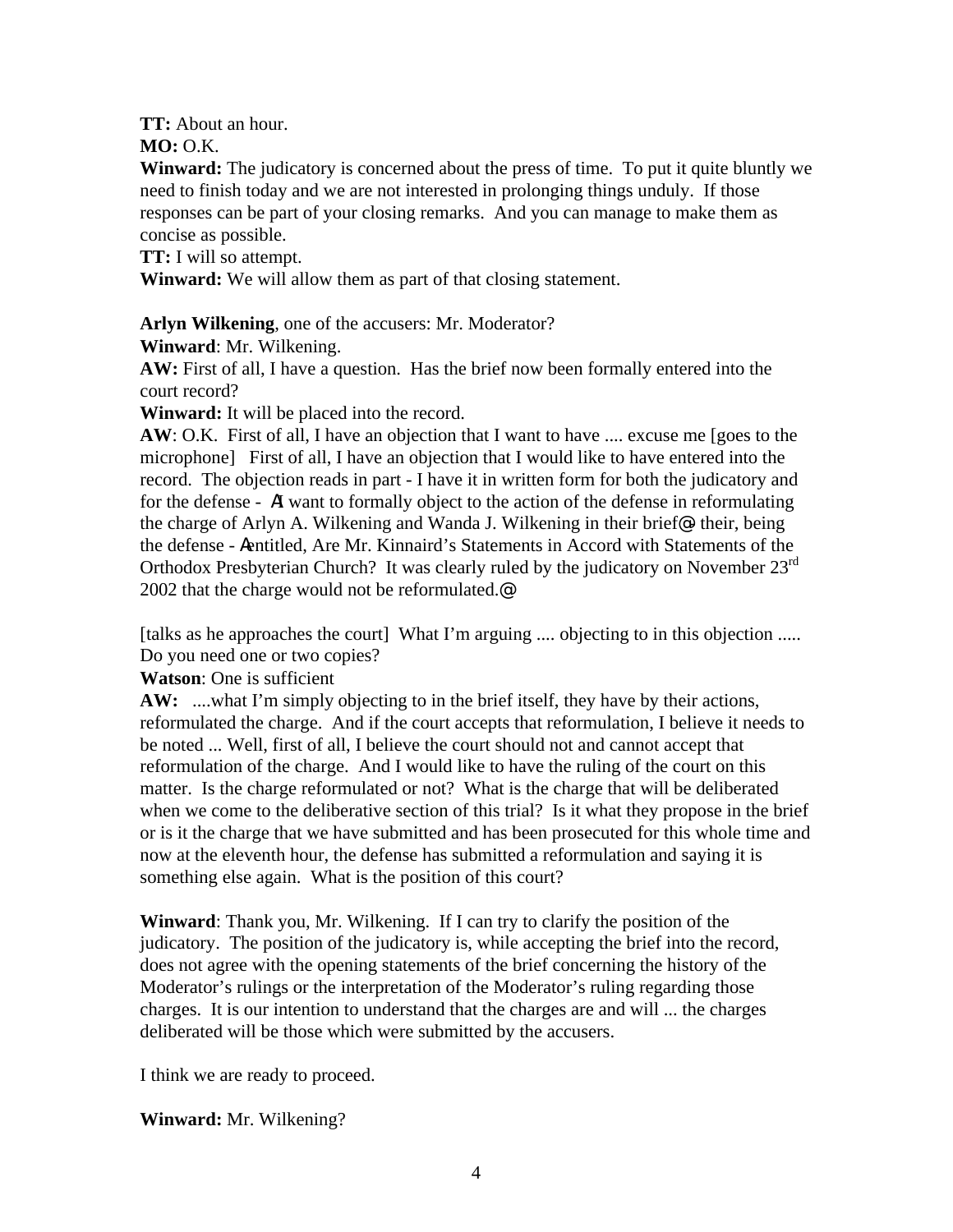**AW:** One other matter, first of all, I think that needs to be clarified at the conclusion of November  $30<sup>th</sup>$  I was on the stand and I have not been dismissed as a witness. What is my status now as a witness for the defense, am I dismissed? Do I get to re-direct or crossexamine? What is my status?

**Winward**: I had asked Mr. Tyson what that status might be and he said that the only further speaker is himself with the closing statement. I would understand that you are dismissed.

**AW:** O.K. And I do have a right to remain on the stand for cross-examination, but I don't see any need to prolong the court's deliberation in doing so.

(Pause)

AW: Mr. Moderator?

Winward: Mr. Wilkening.

AW: I do have one more question in regard to the procedure set before this court. In the written communication I received from Rev. Watson informing me of the decision of the interim session the other evening that you would be receiving my written response to the defense's brief into the record. It did not indicate if the judicatory is going to take time to actually read it or if that is going to become some sort of appendix to the court record and not actually have any bearing or influence or ... bearing upon the thinking of this judicatory. Of course, I did not write it simply to be filed away in a file cabinet somewhere. I would like to be assured ... the defense has said they are going to take an hour or so for a closing statement. Surely, we should have the ability ... First of all, we should have ability to know that the judicatory is going to actually read it and some time to reflect upon it. I was only informed on Thursday that this would be admitted. I did not have time to distribute it to the judicatory and you've had, what a couple weeks, nearly a month to have ... read the arguments of the other side. I guess I want to have some assurance that this paper is going to be more than something more than simply passed over in the rush of time here. So how is the judicatory going to deal with this?

**Winward**: Thank you. Mr. Wilkening, we do understand that you are under some sort of a disadvantage in presenting it at this time without others having had opportunity to read it. Let me assure you that it will be received. It will be read by the judicatory. Our thinking was also that perhaps the written statement would follow fairly closely your questioning of Mr. Kinnaird. Is that ... will that be the case?

AW: I'm not sure ... what do you mean my written statement will follow the questioning? **Winward:** As the procedure states you have the opportunity to question Mr. Kinnaird regarding this brief.

**AW:** My understanding is that I have the opportunity to question Mr. Kinnaird. **Winward:** Yes.

**AW:** It has to do with ... as I indicated in my letter to the interim session I had very little ... there's very little in this particular brief that will necessarily form the basis of those questions. Because the whole basis of this brief is written from the point of view that the charge is reformulated. I am not interested in prosecuting a charge ... a reformulated charge. The charge before this court is as it is. Is he teaching a doctrine of justification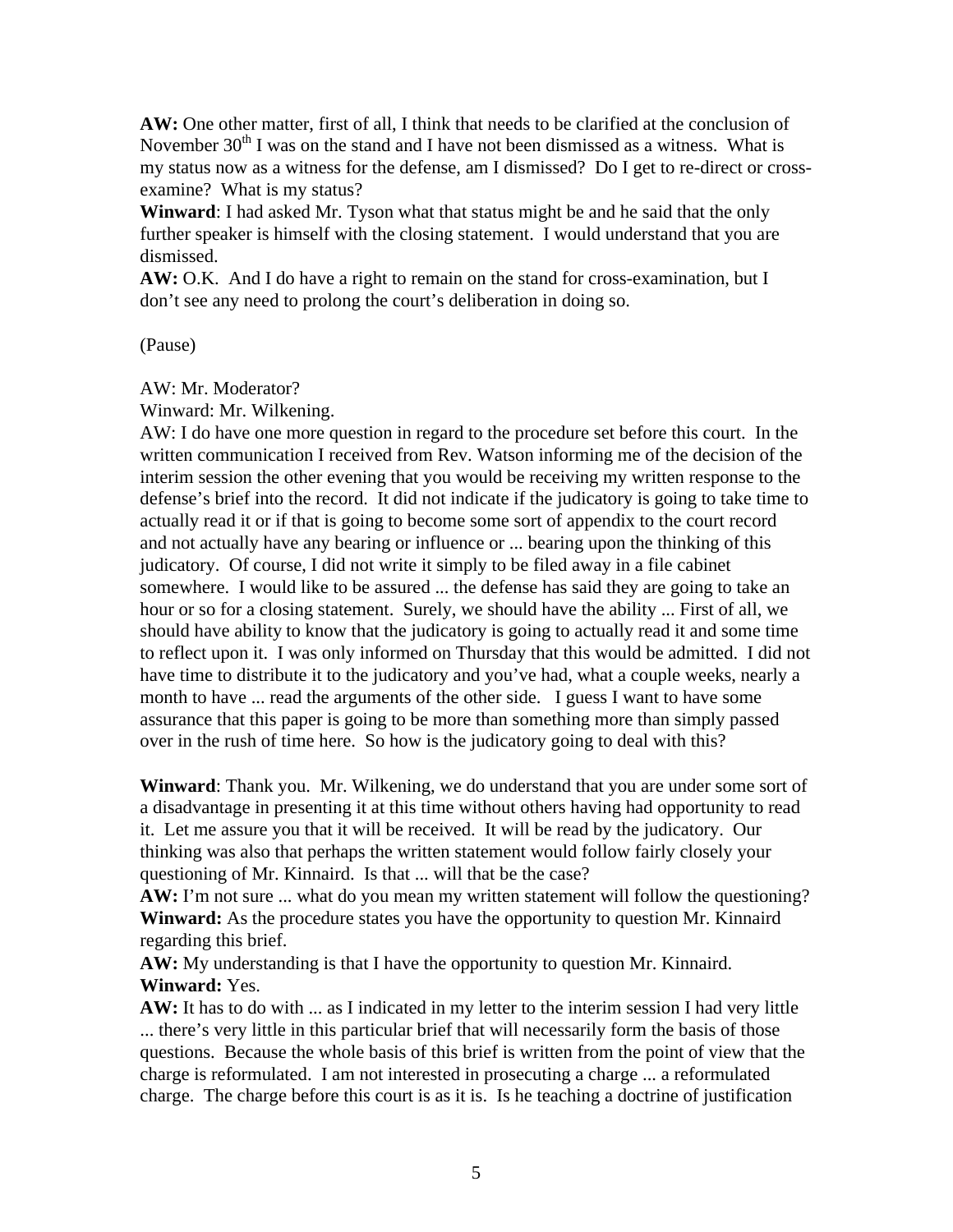by faith and works? And so any questions will be in that respect and not limited only to what is said or not said with that brief.

**Mike Obel**: Perhaps I could respond, Mr. Wilkening. I can assure you that a). That we are empathetic with your position and secondly, we take our job here very seriously. It would be beneath any man up here to pass over glibly, or incidently, or any other way, the documents of accuser or the accused. So I ... for whatever difference it makes I can assure you, brother, the men up here take what you, as well as the other party, writes and says with all due diligence that we can. We have a Judge that we answer to and we take that meeting seriously. Please rest assured there is not going to be any dismissive treatment of anything.

AW: I would request - even though I have no authority or ability to impose this - that you take at least a half hour to consider what's in that paper. To read it, to ponder it, to compare it, to do whatever you need to do. I don't think at all that is asking too much. It might be asking too little. And so I simply leave that with the court.

Just as another question that I have, and this goes to the heart of the issue of crossexamination is, it's a question before me, and maybe you can't answer this and ... but I'll ask it anyway. Is ... You've heard at least two days now of testimony and various presentations and everything for the issues that before this court, are the men on this court needing more testimony? Are you needing more information? You've had a lot of writings. You've had a lot of testimony. Speakers have presented things. I don't want to bore the court or take up all of our time needlessly. Are you needing more testimony to make a decision?

**Winward:** Mr. Wilkening, you are correct in saying it is difficult for me to answer for the rest of the judicatory. But I do feel that the judicatory believes that, according to our Book of Discipline, the accused is given ample opportunity to present its defense. We are trying to allow them ...

**AW**: That was not the basis ... not my question. I'm asking more do you need to hear more from ... do you need to hear more from cross- .... in the form of cross-examination? That's more ... I'm not saying that in limiting what the defense can say. I'm more saying that so I can tailor any presentation that we have to the needs of the court rather than just have something go on needlessly that is not necessary.

**Winward:** Thank you for your concern. Mr. Obel?

**MO**: I think I can answer that. The answer is no.

**AW**: Can I ask if that's broader than one member of the court that answered? **Watson**: I would respond by also saying no, but making clear at the same time that the reference to cross-examination I believe on the part of the Mr. Tyson and his initial communication and in our action that we took the other evening was to be fair to *you*. **AW**: I understand that and I appreciate that.

Watson: And to give you the opportunity to have response to the brief or anything that's raised in the process of that. It may be that we have all that we think we need, but part of the question is, do you think that we have all we need?

**AW:** Of course, I realize ...

**Watson**: There's one other thing, Mr. Wilkening, that while I have the microphone I would like to say, there is no reformulating of the charge or the specifications but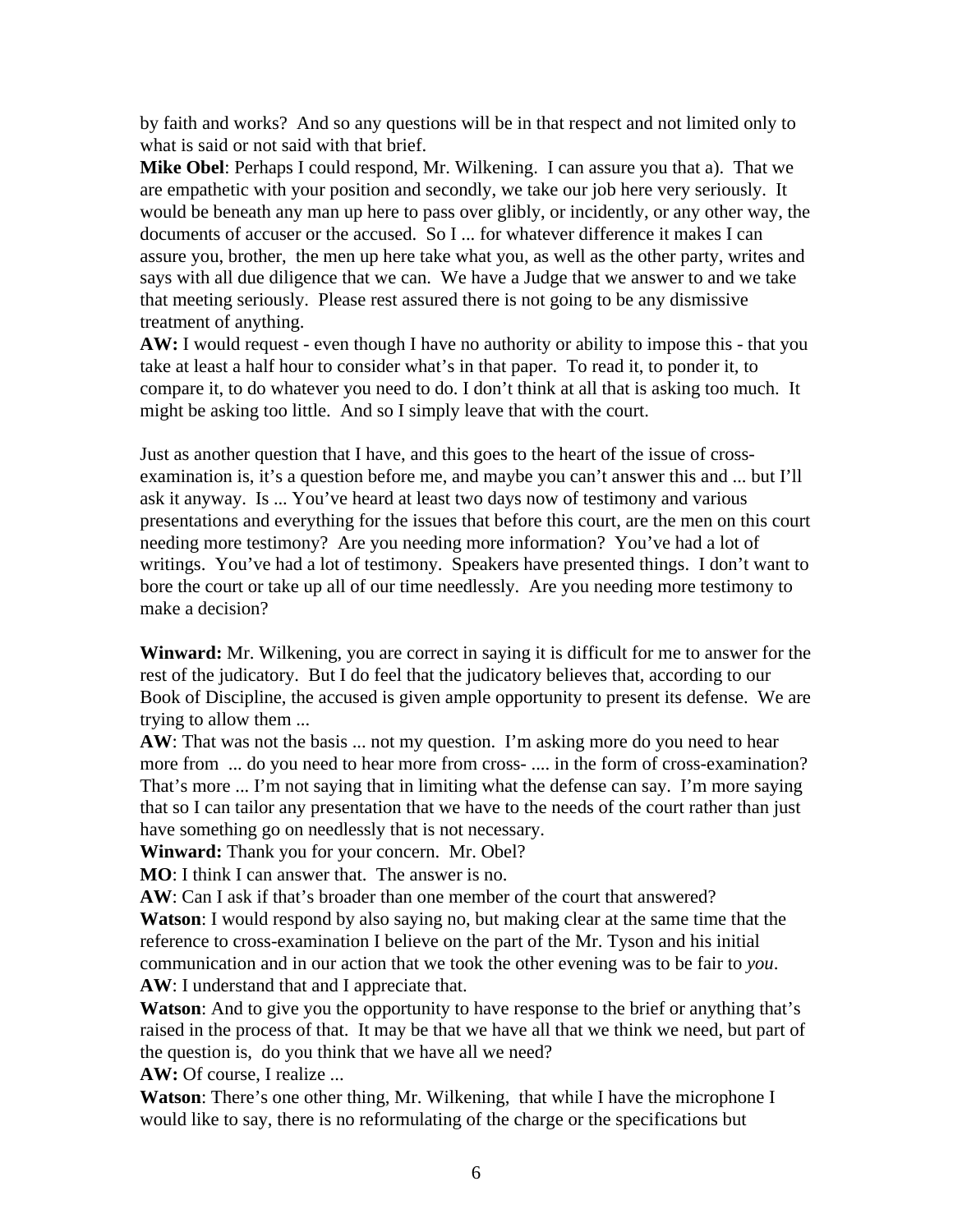according to the Book of Discipline, the charge is to be supported by the specifications and so there is that question of, do the specifications support the charge? Not just in the general sense of in the pre-trial, but now having heard the presentation of them. And that is something of what is in the brief as we saw it, it is dealing specifically with the statements in the specification. So it may be that in your cross-examination, there are ways you wish to point out your problem with those responses. We're not asking for that. We're giving you the opportunity for that.

**AW:** O.K. That is helpful. As I say, any cross-examination that we may or may not do will deal with the brief, it may deal with other areas. It probably will be more in other areas, actually. So we will determine that.

**Winward:** Mr. Wilkening, the statement that you want recorded in the record. Do you have that ready to give out?

**AW:** Yes, I do.

**Winward:** Yes, and do you have yours ready to distribute?

**TT:** Yes, I do.

**Winward:** I would suggest .. and the rest of the panel may offer their opinions, but I would suggest that both these statements be distributed at this point and that ...and this is where I'm going out on a limb a little bit ... and that the judicatory take a half hour to read it.

**TT:** Mr. Moderator?

**Winward:** Yes. Mr. Tyson.

**TT:** The accused would like to make a request of the court.

**Winward:** Yes, Mr. Kinnaird.

**John Kinnaird, the accused**: Mr. Moderator.

**Winward:** Yes, Mr. Kinnaird.

**JK:** Mr Moderator, I do believe that it is a requirement of our procedures and our Book of Discipline that before a person be permitted to give testimony, he be required to take the stand and be put under oath and he give his testimony under oath and that he be subject to cross-examination and even re-cross as well as questioning from the court based on the testimony he offers.

It's our contention to put me on the stand as soon as we get underway here this morning. Have me sworn in and while I am sworn in, under oath, to offer my testimony in the form of the brief with the request that at that time that it be received without it being read aloud, because it was distributed about three weeks early so that people would have an opportunity to read it. Plus there will be the requests that copies be distributed to the entire room because the Book of Discipline requires that heresy trials not be held behind closed doors. It purposes that every person who avails himself of the opportunity to come to this trial, is entitled to hear the testimony, to hear the deliberations, to hear the decisions.

Therefore, it is my contention that if Mr. Wilkening wishes to offer testimony, whether it be testimony directly opposed to my brief, which is offered under oath, or if it be other testimony, that he should - and we understand he has prepared it in writing - he should be required to take the witness stand, take the oath, and because his paper was not distributed ahead of time for people to read it ahead of time, he should read it to the court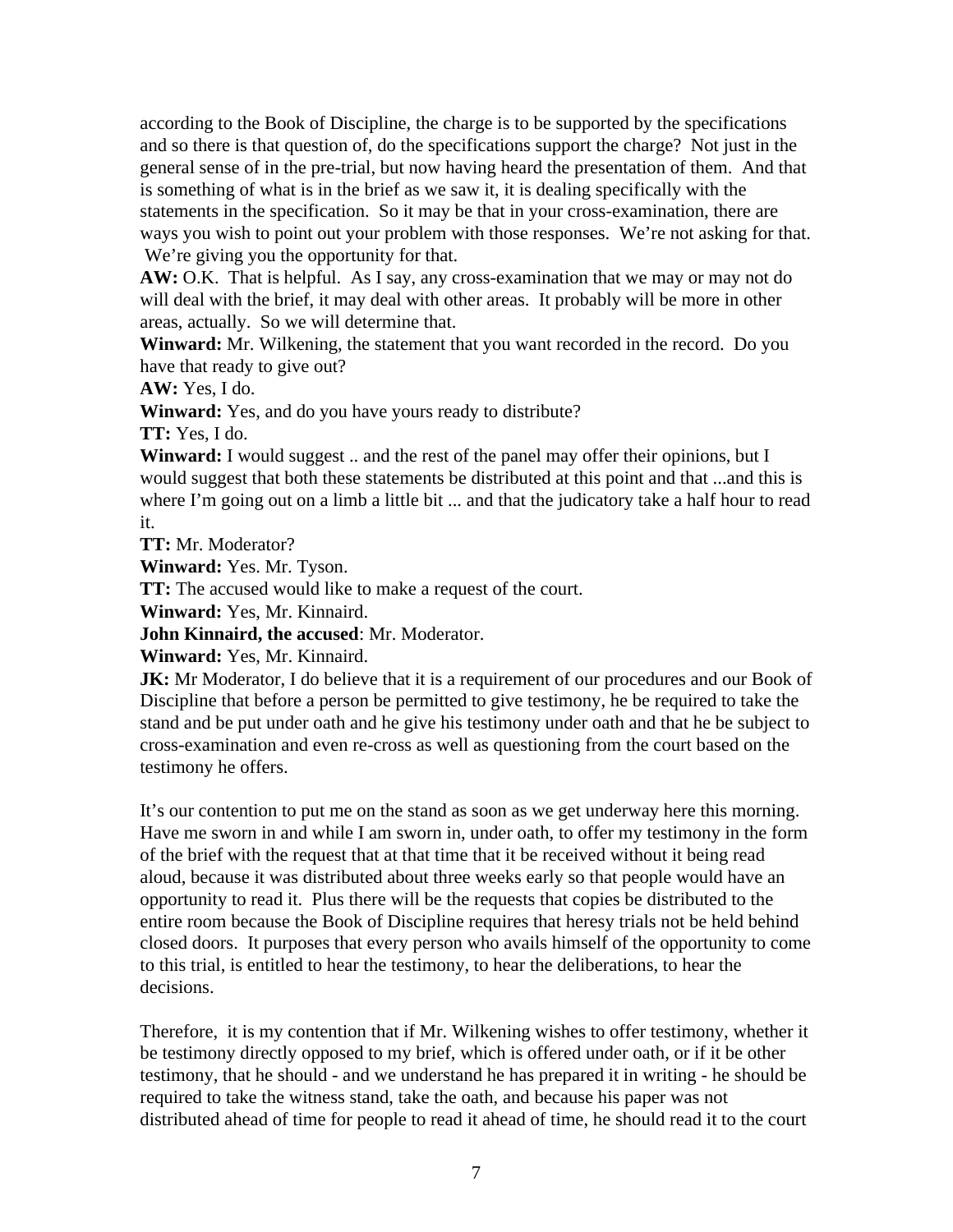in the presence of the entire audience, and then be subject to cross-examination, just the same as any other witness would be.

## **Winward:** Do you have copies?

AW: Yes, I do. I have copies? Sufficient? I have thirty copies. I don't know ... I wasn't...

## **Winward:** Mr. Wilkening

**AW:** This is a point I'm a little ... not sure how to handle ... because in the session meeting after the first day of the trial I had brought up the idea of having an overhead projector to make a presentation and I was instructed by ... I believe it was Mr. Watson ... that the testimony needs to come to the judicatory. It's not a presentation. It's not a ....the first audience is the judicatory. And so what ... I prepared some extra copies because Mr. Kinnaird has indicated that he is going to as well. But I mean, is that the way that the judicatory wants the trial run now? It seems to me a change in the way this trial is being run. I'm happy for copies to go out to the congregation, but should it be now during this time, you want ... how do you want this trial conducted? As to Mr. Kinnaird's question of having the brief read .... I'm sorry ... my response to his brief read, I'm willing to do that, if that's the best use of the court's time. I think probably that what's at the heart of it, that he really is upset that I'm bringing a response back to the whole change that they brought in the form of the trial. They're the ones that have changed the trial.

**Watson**: Mr. Moderator

**Winward**: Yes, Mr. Watson.

**Watson:** I reject the proposal that they have changed anything. We are running this trial and not the defense.

**AW**: O.K. It's a change of the agenda that was proposed from the ... on November  $30<sup>th</sup>$ . **Winward**: Mr. Wilkening, the paper you want included in the record, how long is that? AW: It's seven pages... eight pages .... six pages with an appendix.

**Winward:** It is correct that the judicatory is the one that should deal with this paper ... should hear this paper and it seems to the Moderator that having stated your willingness to distribute it to the judicatory and for the judicatory to take a half hour to read it, is sufficient. If there are those who would like copies, and perhaps during that time, copies could be prepared for all those who are here. And that the receipt of the copy would be sufficient to preclude having it read to everyone. The Moderator is not in favor of having it read but to stick with the original ruling that we would receive it, take time to read it, and then proceed.

I am moved by Mr. Kinnaird's argument concerning the swearing in of testimony and I think that on that basis, I would agree to swear you in, so that the testimony in the paper both of them, both of you - so the testimony you present in the paper is under sworn oath. And I would proceed to do that.

Mr. Kinnaird. I am required to ask you to make the following affirmation. I solemnly swear that by the grace of God I will speak the truth, the whole truth, and nothing but the truth concerning the matters on which I am called to testify. **JK:** I do.